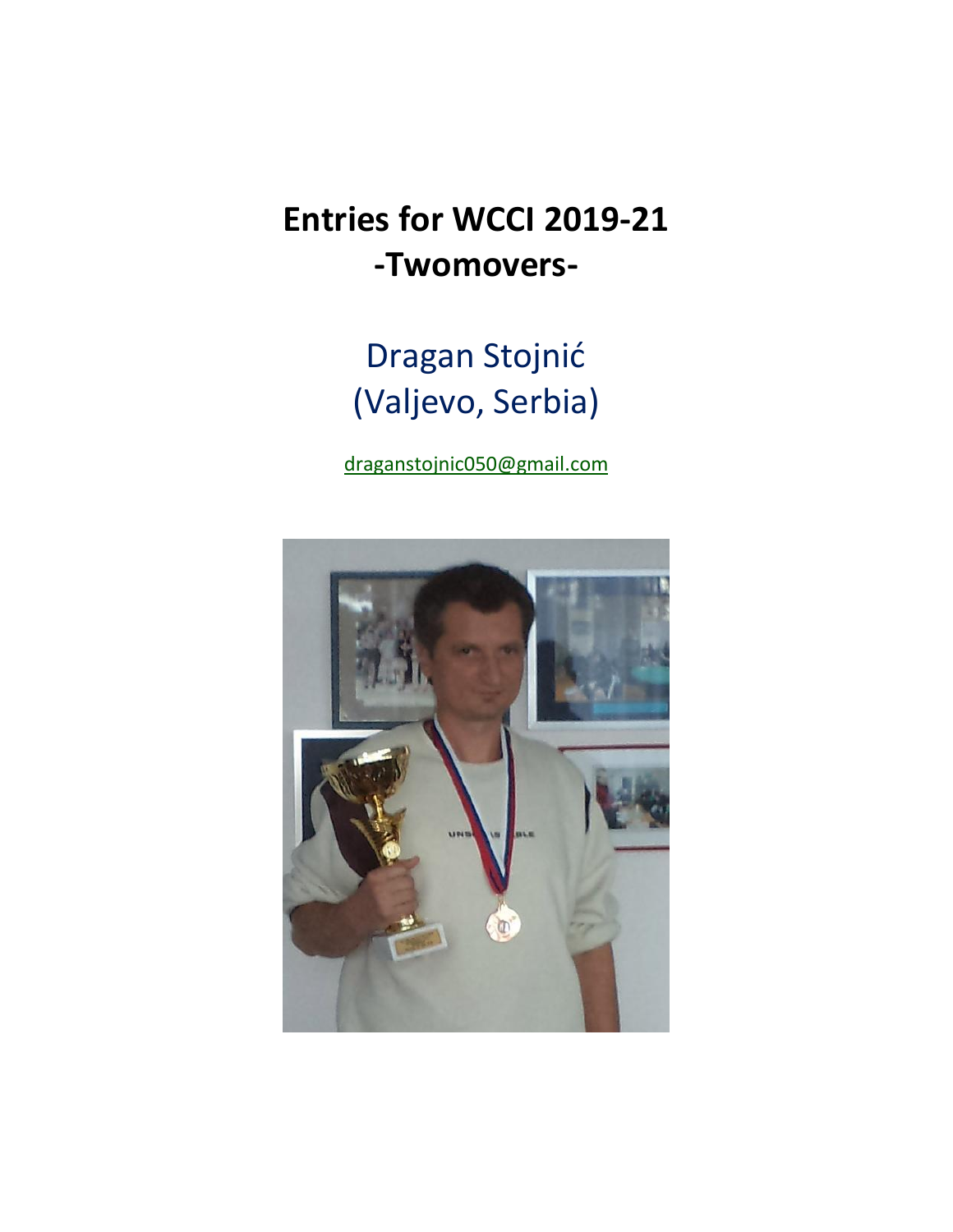#### **№1. Dragan Stojnic (Serbia)**

**Polish Chess Federation 2019, (22.10.2019, n.1905) 1st Prize**



*FEN:4K1nnp1NP1Np1b4kPpr2R2pPr3p3b5pB1RP51Q4B*

```
1. Bc5? -2. Rd6#(A), Rf5#(B) 1... g4!
1. Rbb5? -2. Rf5(B), Qf1#(C) 1... Se7! 
1. c4? -2. Qf1#(C), Bd4#(D) 1... Sxg6! 
1. Rb4? -2.Bd4#(D),Rd6#(A) 1... Sxf7!
```

```
1. Qa1! -2. Rb6# 
1... Rb4 (Bxb2, Bd6) 2. Rd6#(A) 
1... Bb5 2. Rf5#(B) 
1... Rb5 2. Qf1#(C) 
1... Rd4 (Bb4) 2. B(x)d4#(D)
```
**Organ pipes with Nowotny and Grimshaw interferences– probably the first such combination (and task)!! Also 4-fold double-threat cycle in tries. [Autor]**

**Next one is my impression of the year, from the recently published award. I was delighted the judge Jaroslaw Brzozovicz easily recognized the evergreen value of this outstanding discovery.**

*( Posted by Marjan Kovačević, What are your 2020 highlights? [Tuesday, Dec 29, 2020 15:34, matplus.net))*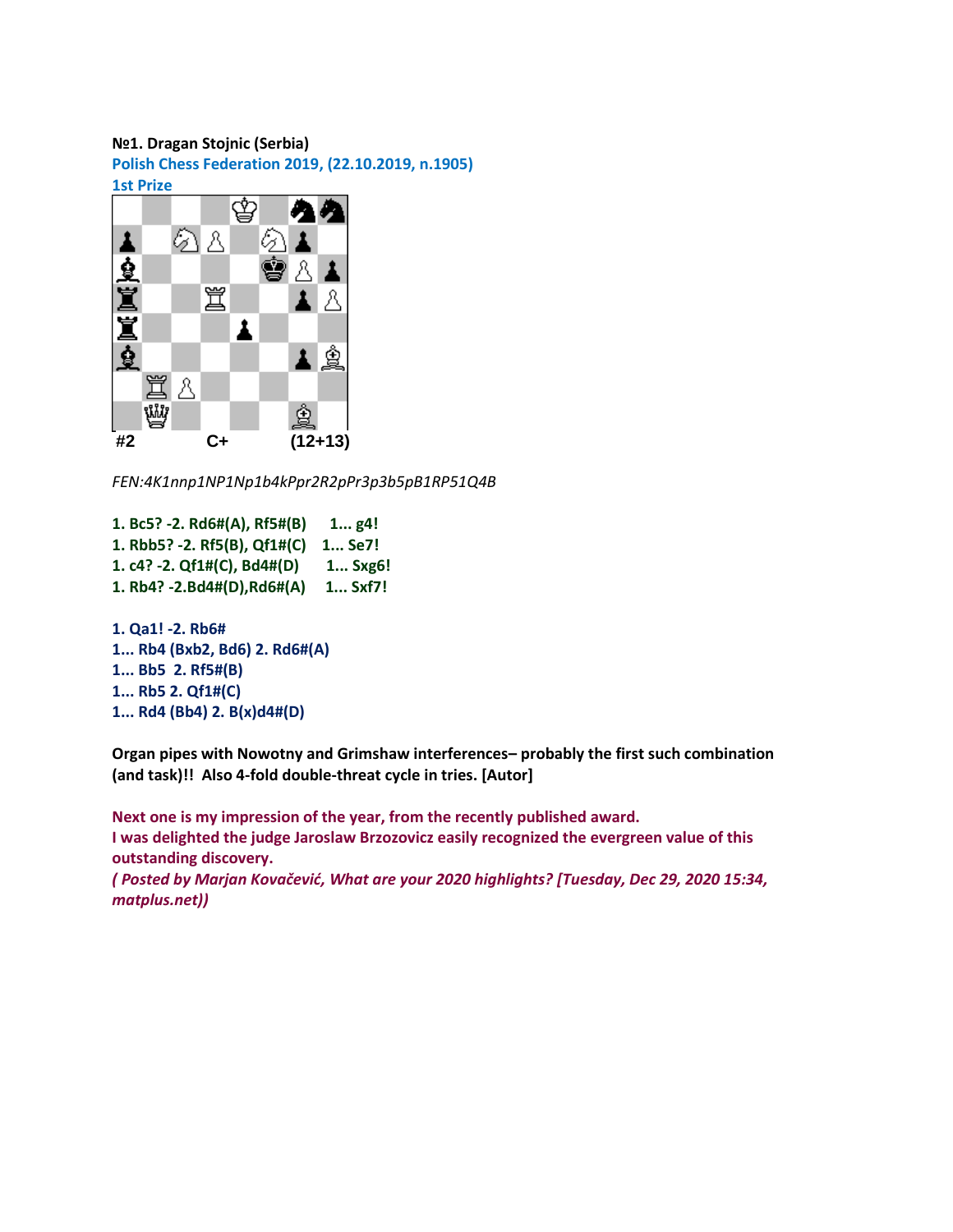#### **№2. Dragan Stojnic (Serbia)**

**Polish Chess Federation 2020, (08.09.2020, n.2176) 1st Prize**



**1.b4? ~ 2.Re4# A/Bd6# B (2.Sdc4? C/Rc5? D) 1...B:b4 a 2.Re4# (2.Sdc4? Q:c4!) 1...R:b4 b 2.Bd6# (2.Rc5? Qd5!)**  *1...Rh5+ 2.Q:h5# 1...Qd5!* 

**1.Bb4? ~ 2.Sdc4# C/Qc7# E (2.Re4? A/Rc5? D?) 1...B:b4 a 2.Sdc4# (2.Re4? K:f6!) 1...R:b4 b 2.Qc7# (2.Rc5? Kd6!)**  *1...Rh5+ 2.Qh5# 1...Rf5!* 

**1.Rb4! ~ 2.Qh2# F/Rc5# D (2.Sdc4? C/Bd6? B) 1...B:b4 a 2.Qh2# (2.Sdc4? Ke4!) 1...R:b4 b 2.Rc5# (2.Bd6? K:f6!)**  *1...Rh5+ 2.Q:h5# 1...Sd3 2.S:f3#.* 

**Original Zagoruiko-Nowotny in form the Drast theme - with complete different dual avoidance among all three phases! Also, critical motives at White moves 1.Bb4? and 1.Rb4! with different used unguard the f6 square.** 

**Drast theme pattern: Phase I: 1.X(square x) a,b/ :x 2.A/B#(2.C/D?) Phase II: 1.Y(square x) a,b/ :x 2.C/E#(2.A/D?) Phase III: 1.Z(square x) a,b/ :x 2.F/D#(2.C/B?)**  *(\*Drast= from Dragan Stojnic as inventor of theme)* 

In the first moves White pieces will occupe the same square in three different phases. Black have two defensive possibilities to capture White key-piece. In one of phases A and B happened as mates, but not C and D. In other phases we have partially C and D as mates  $+$  two new mates(E and F), but not A and B  $+$ D and C - also partially ! So all three phases create 3x2 change mates, with dual-avoidance by four White moves. [Autor]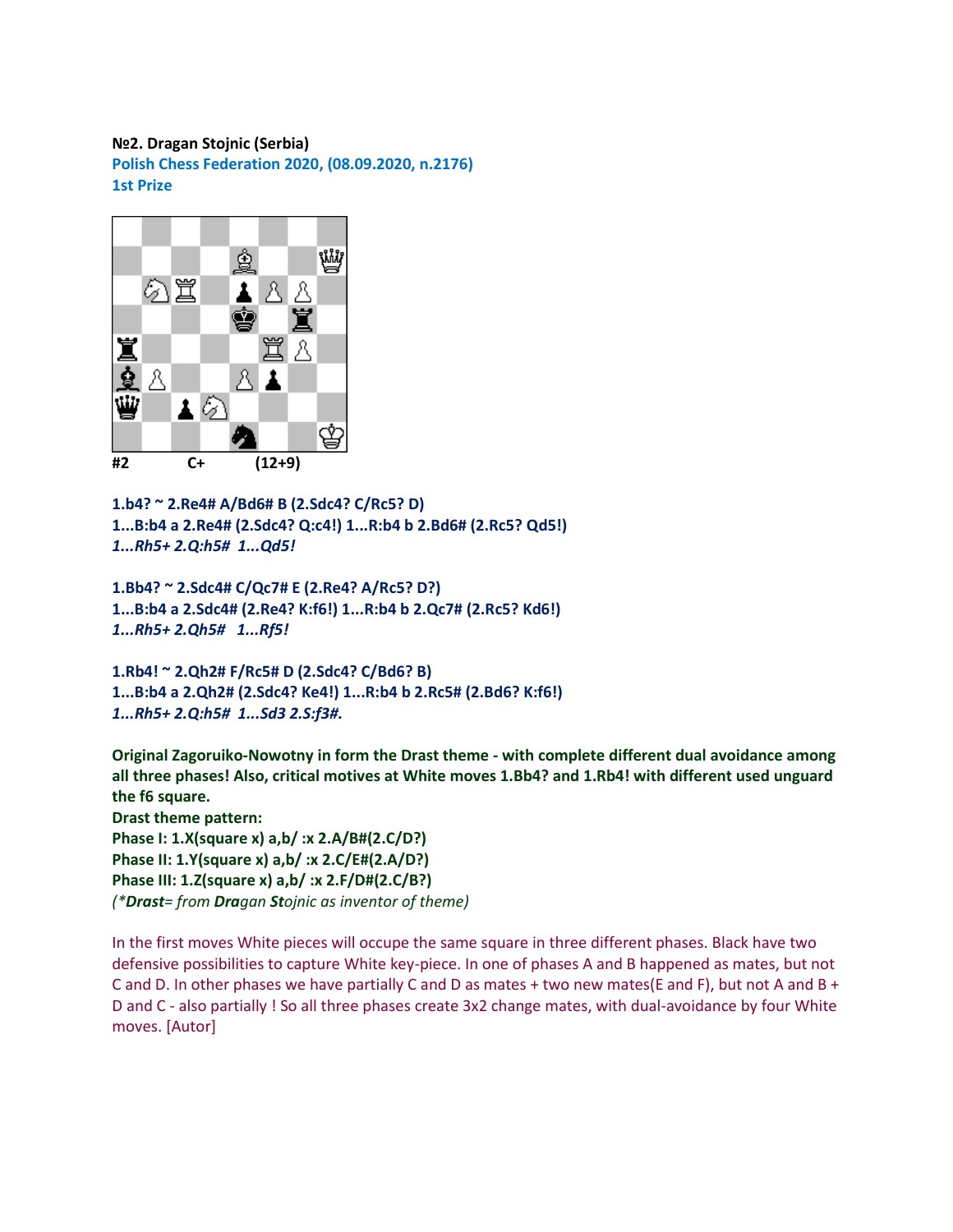#### **№3. Dragan Stojnic (Serbia)**

**Azerbaijan Chess Composition Commission – 50 JT,2020 1st Prize** 



**1.Rf7? - 2.Qf6# 1...Rxf5 (x) 2.Qg1# (X) 1...Rd4!**

**1.Qe5? (A) -2.exf4# 1...R~ (a) 2.Bh3# (B) 1...Rg4 (b) 2.Be4#(2.Bh3-B?) 1...Rxf5 (x) 2.Qxf5# 1...Re4!**

**1.Bh3! (B) -2.exf4# 1...R~ (a) 2.Rf5#(2.Qe5-A?) 1...Rg4 (b) 2.Qe5# (A) 1…Rxf6 (y) 2.Qg1# (X)**

Два парадокса вступительных ходов, впервые предложенных в качестве темы в 1977 году азербайджанскими проблемистами, представлены здесь в перекрестно-замкнутой форме на фоне черной коррекции очень редкий и сложный синтез! Хорошо дополняет замысел еще одна фаза с переменой мата и защиты, причем оба ложных следа опровергаются ходами тематической черной фигуры. Ограничение ходов белого слона и черной ладьи выполнено весьма непринужденно и с хорошим вкусом, о чем свидетельствует дополнительная попытка 1.g7?  $\sim$ 2.g8Q#, 1...Bxe6!. (judge)

**Interchanged Anti-Reversal (defences Rd4/Rg4 and mates Qe5/Bh3) with additional changes over 3 phases (also 3x1 change after 1…Rf5). (author)**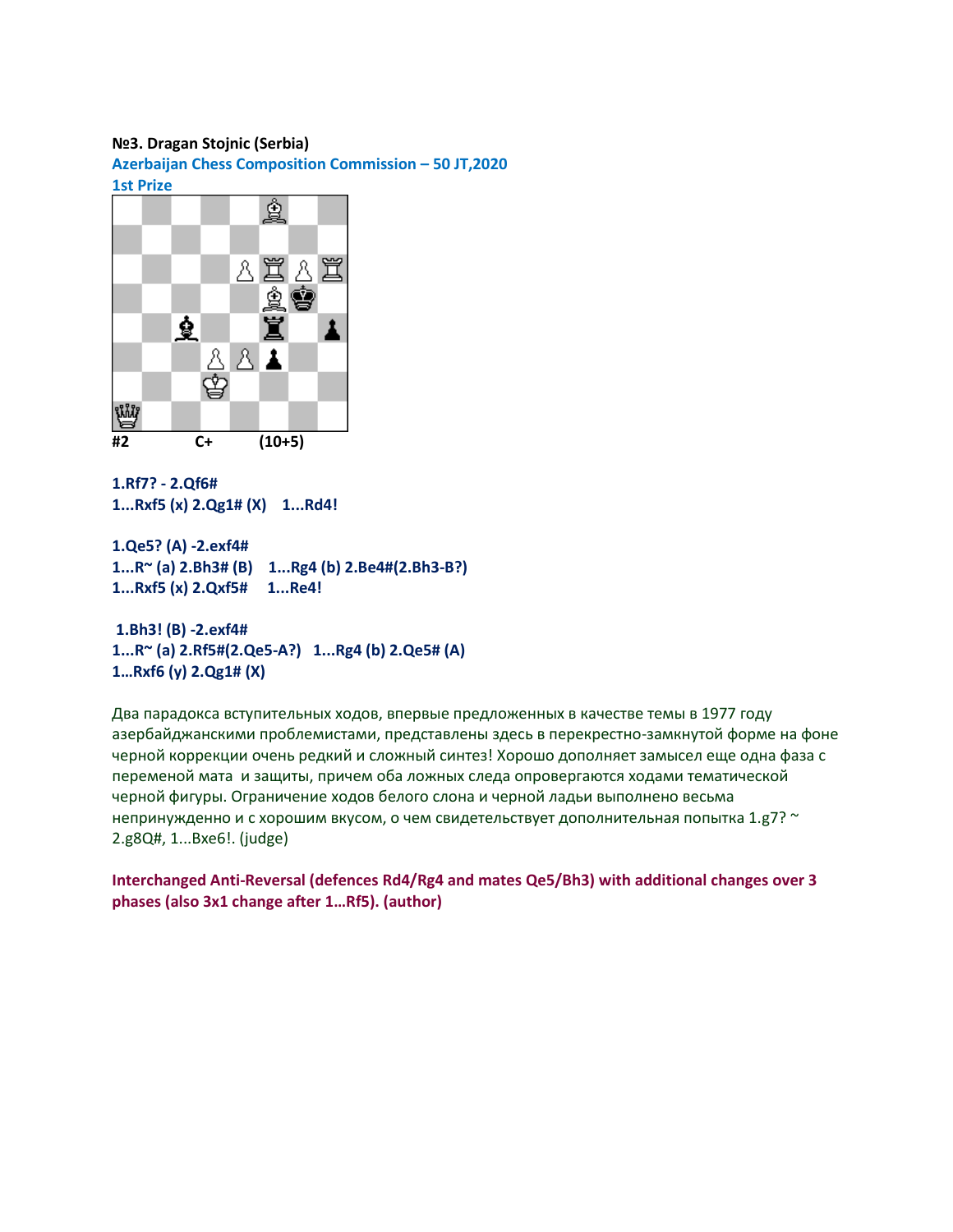### **№4. Dragan Stojnic (Serbia)**

**Ľudovít Lačný MT, 2020-2021 3rd -4th Prize** 



*FEN:2q53BpQpn2P5r3p1r11NpNkP23R4b2PP34KR*

```
1.Se6? - 2.Re3#
1…Ra3(x) 2.Sc5#(2.Qd5?) 1…exf4(y) 2.Qxf4#
1…Sf6 2.Sxg5(open to f5)# 1…cxd3 2.exd3#
1…Rg3 (z1) ! (2.Qf5?)
```
**1.Sf3? - 2.Re3# 1…exf4(y) 2.Rd4# (2.Qf4?) 1…Rf5(z2) 2.Qxf5# 1…Sf6 2.Sxg5(**open to f4**)# 1…cxd3 2.exd3# 1…Ra3 (x) ! (2.Qd5?)**

```
1.Sf5? - 2.Re3#
1…Rg3(z1) 2.Sxg3# (2.Qf5?) 1…Ra3(x) 2.Qd5#
1…Rxf5(z2) 2.Qxf5# 1…cxd3 2.exd3#
1…exf4(y) ! (2.Qf4?)
```
**1.Sdc2!! - 2.Re3# 1…Ra3 (x) 2.Qd5# 1…exf4 (y) 2.Qxf4# 1…Rg3(z1) 2.Qf5#** *1…cxd3 2.exd3#* 

**Original presentation of the "Velimirovic Attack" with all three thematic mates by White Queen in solution !**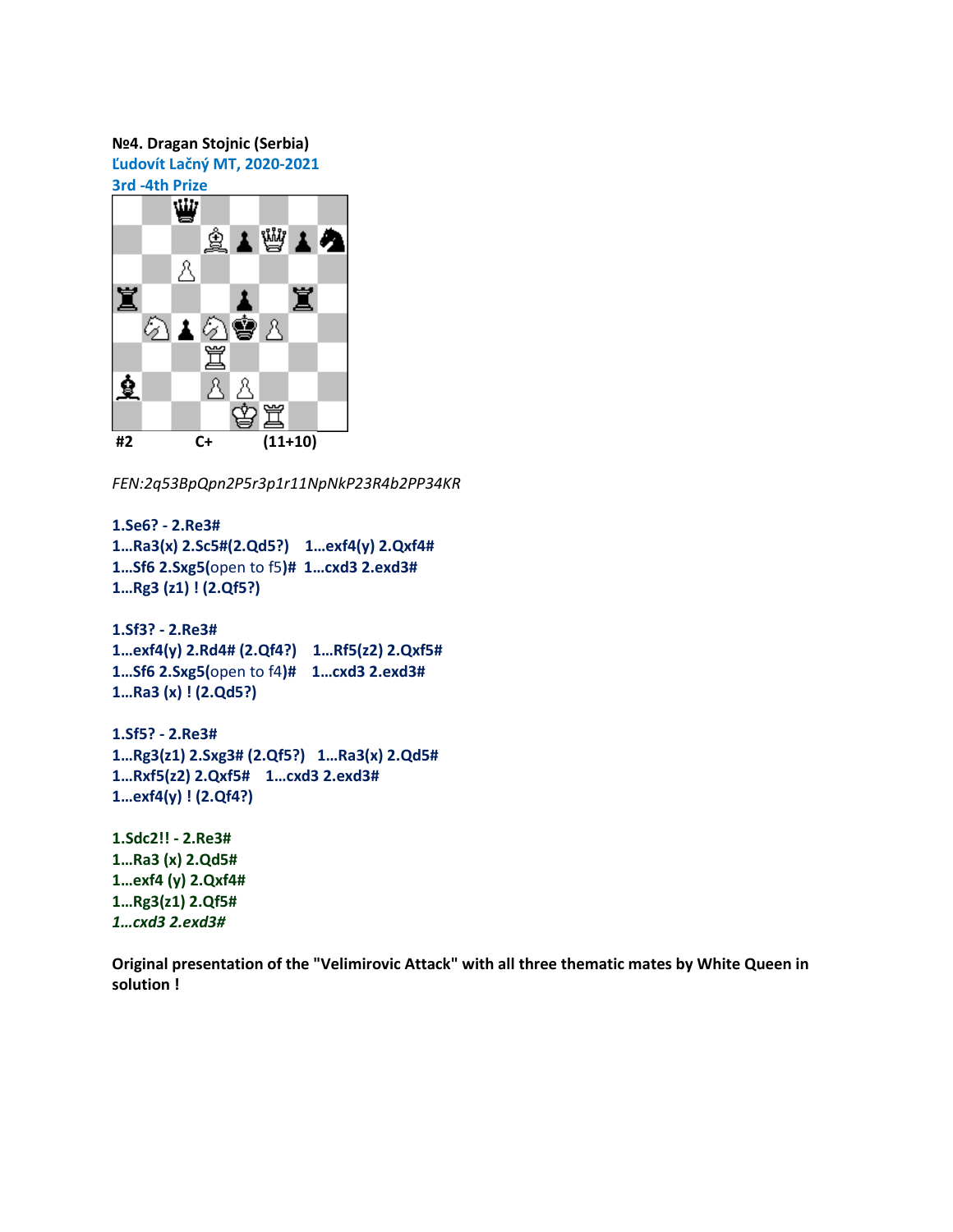#### **№5. Dragan Stojnic (Serbia)**

**KoBulChess.com 2019, (11.12.2019, №1005)** 



**1...Bxd4 [a] 2.Qxe4 [A] # 1...fxe2 [b] /f2 2.Bxe4 [B] # 1...Sxd4 2.Sc3# X**

**1.Sxe4? [2.S4c3#] 1...Bxd4 [a] 2.Qxd6 [C] # 1...fxe2 [b] 2.Sxf6 [D] #**  *1...cxd4 2.Ra5#* **1...c3!**

**1.Rxe4! [2.Sc3# X] 1...Bxd4 [a] 2.Qe6 [E] # 1...fxe2 [b] 2.Rxe5 [F] #** *1...cxd4 2.Ra5#*

**1.f5? [2.Qe6 [E] #] 1...Sxd4 2.Sc3# X** *1...cxd4 2.Ra5# 1...Bf7 2.Qxf7# 1...Rg7!*

**3x2 Zagoruyko with square-obstructions in try 1.Se4? and solution 1.Re4. Additional try and solution create pseudo Le Grand theme.**